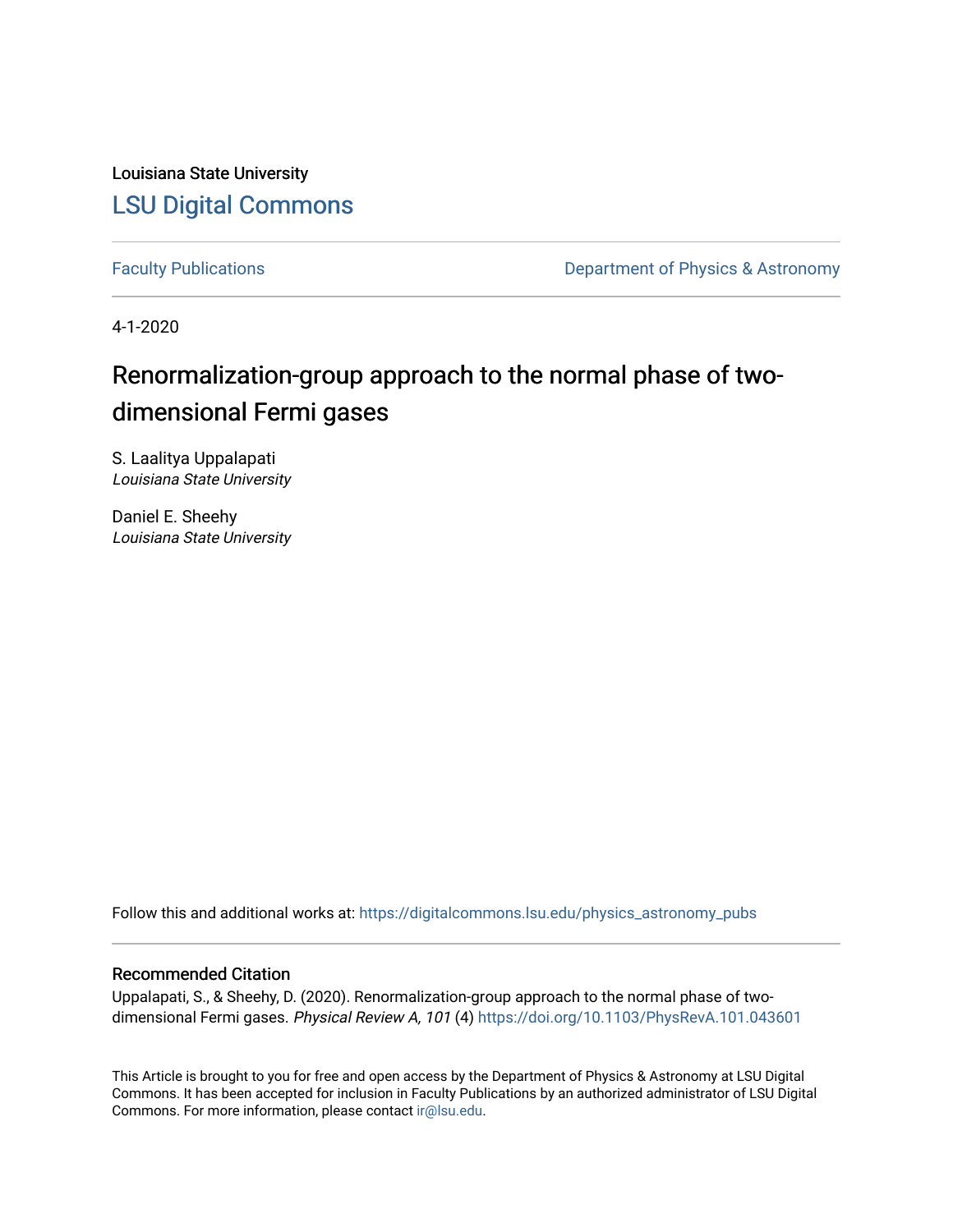

# CHORUS

This is the accepted manuscript made available via CHORUS. The article has been published as:

## Renormalization-group approach to the normal phase of two-dimensional Fermi gases

S. Laalitya Uppalapati and Daniel E. Sheehy Phys. Rev. A **101**, 043601 — Published 1 April 2020 DOI: [10.1103/PhysRevA.101.043601](http://dx.doi.org/10.1103/PhysRevA.101.043601)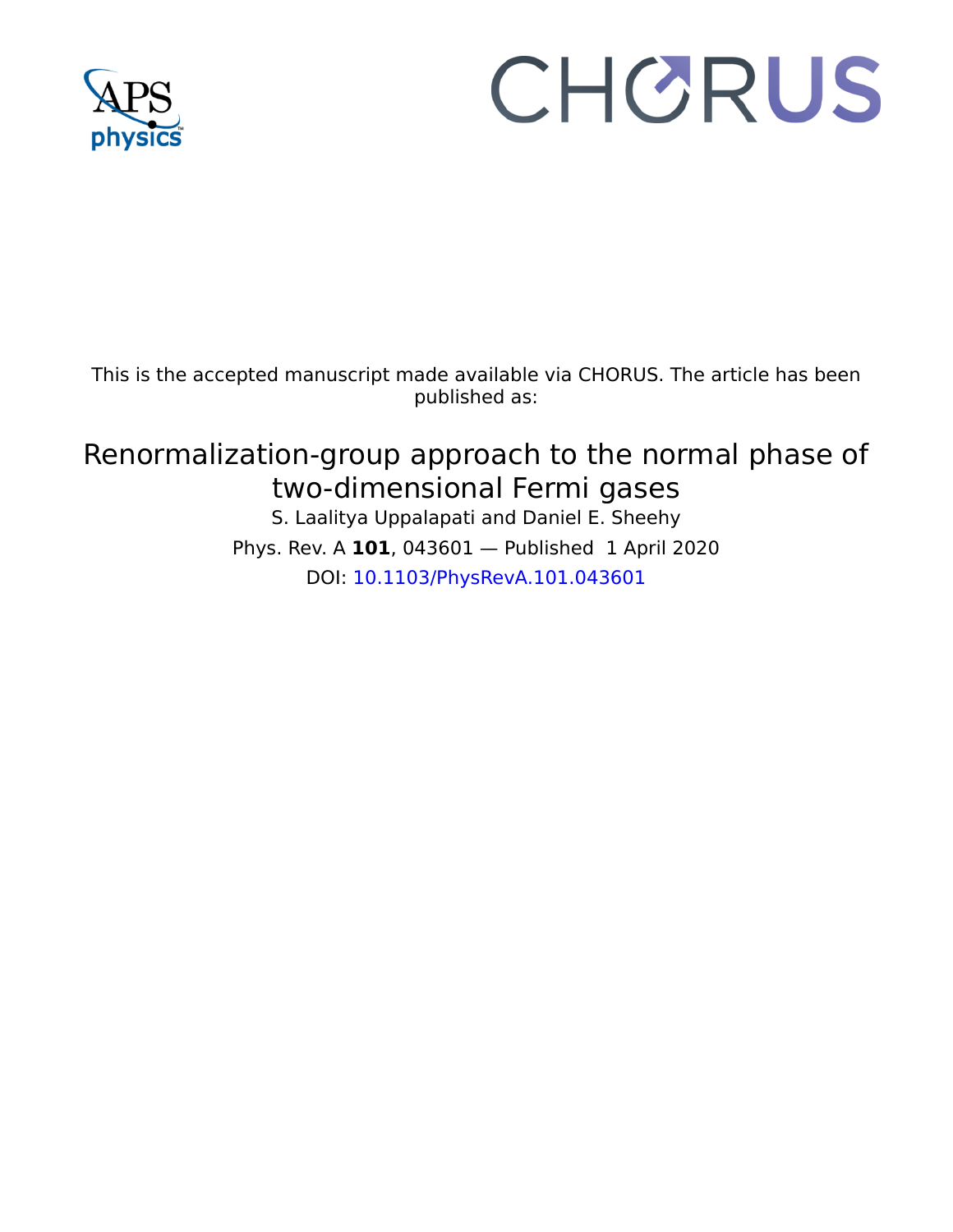#### Renormalization group approach to the normal phase of 2D Fermi gases

S. Laalitya Uppalapati<sup>1,\*</sup> and Daniel E. Sheehy<sup>1,[†](#page-2-1)</sup>

 $1$ Department of Physics and Astronomy, Louisiana State University, Baton Rouge, LA, 70803, USA

(Dated: February 14, 2020)

We present results on the effect of short-range, attractive interactions on the properties of balanced 2D Fermi gases in the non-superfluid (normal) phase. Our approach combines the renormalization group (RG) with perturbation theory, yielding observables such as the equation of state and compressibility. We find good agreement with recent experiments that measured the equation of state in trapped gases in the balanced regime, showing that these results are consistent with logarithmic corrections in the equation of state.

#### I. INTRODUCTION

Correlated solid-state materials are challenging to describe theoretically, with a full understanding requiring an accounting of the interplay between electronic degrees of freedom, complex crystal structures, phonons and disorder. Cold atomic gases have emerged as a simpler analogue of solid state systems, exhibiting tunable dimensionality, interaction stength and spin polarization [\[1,](#page-8-0) [2\]](#page-8-1). Here we focus on atomic fermions confined to two dimensions (2D), a subject of much recent experimental and theoretical interest, with Ref. [\[3\]](#page-8-2) providing a review. Some experimental highlights include early work that detected the 2D regime for atomic fermions [\[4\]](#page-8-3), the mea-surement of pairing correlations [\[5,](#page-8-4) [6\]](#page-8-5) and polaronic correlations [\[7\]](#page-8-6), and the study of collective modes [\[8\]](#page-8-7) of interacting 2D (and quasi-2D) Fermi gases. Subsequent experiments observed the crossover between fermionic and bosonic correlations for quasi-2D gases [\[9\]](#page-8-8), evidence of pair condensation [\[10\]](#page-8-9) and the Beresinzkii-Kosterlitz-Thouless (BKT) [\[11,](#page-8-10) [12\]](#page-8-11) superfluid transition [\[13\]](#page-8-12). Experiments also observed beyond mean-field effects in radio-frequency spectra of 2D gases [\[14\]](#page-8-13), and probed the imbalanced regime, in which a global magnetization or population imbalance is imposed [\[15\]](#page-8-14). More recent experiments have explored a quantum anomaly in collective modes of 2D trapped gases [\[16,](#page-8-15) [17\]](#page-8-16), and the development of uniform box potentials for cold atoms [\[18,](#page-8-17) [19\]](#page-8-18) has led to the study of quasi-2D uniform gases [\[20\]](#page-8-19).

Theoretically, the study of interacting 2D Fermi gases has been active for decades, motivated by the application to condensed matter systems. Randeria and collaborators provided important early work on pairing and superfluidity in 2D Fermi gases [\[21,](#page-8-20) [22\]](#page-8-21), with Petrov and collaborators addressing this system in the cold-atom context [\[23\]](#page-8-22). Further work on the BEC-BCS crossover of the superfluid state has investigated the importance of transverse levels of the confining potential of these quasi-2D gases [\[24\]](#page-8-23).

In this paper our main interest is in recent experi-



<span id="page-2-2"></span>FIG. 1: (Color Online) Density (normalized to the noninteracting density  $n_0$ ) of a 2D Fermi gas vs. chemical potential (normalized to  $k_BT = \beta^{-1}$ ), for dimensionless coupling values  $\beta E_b$  that, from top to bottom, are 0.84, 0.76, 0.62, 0.47, 0.35, 0.26, 0.20, showing a peak in the normalized density for intermediate values of  $\beta\mu$  that is rem-iniscent of recent experiments [\[25,](#page-8-24) [26\]](#page-8-25). These curves are computed using Eq. [\(33\)](#page-6-0) with the effective coupling approximately interpolating between  $\lambda_{\text{eff}} \sim 1/\ln T$  in the left part of the figure and  $\lambda_{\text{eff}} \sim 1/\ln n$  in the right part of the figure, as argued in Sec. [III.](#page-3-0) For comparison, the dashed line shows the mean-field transition temperature (given in Eq. [\(34\)](#page-6-1) below) to the superfluid phase, suggesting a connection between the peak in  $n/n_0$  and the onset of pairing correlations.

ments [\[25,](#page-8-24) [26\]](#page-8-25) in the nonsuperfluid phase of 2D Fermi gases that reveal the importance of interactions in the measured density equation of state, despite the lack of any long-range order. Both groups observed a bump in the density  $n$  (normalized to the noninteracting density  $n_0$ ) as a function of the chemical potential  $\mu$  (normalized to  $\beta^{-1} = k_B T$ , with  $k_B$  the Boltzmann's constant and  $T$  the temperature). Our theoretical results (depicted in Fig. [1\)](#page-2-2), are based on a renormalization group (RG) approach. This approach shows that short-ranged interactions are marginal in this system, implying logarithmic corrections relative to the noninteracting case (as also found in other systems with marginal interactions, like graphene [\[27\]](#page-8-26)). We find that the bump can be traced to a crossover between a density-dependent logarithmic correction to the noninteracting equation of state at large  $\beta\mu$  to a temperature-dependent logarithmic correction at

<span id="page-2-0"></span><sup>∗</sup>Electronic address: [suppal5@lsu.edu](mailto:suppal5@lsu.edu)

<span id="page-2-1"></span><sup>†</sup>Electronic address: [sheehy@lsu.edu](mailto:sheehy@lsu.edu)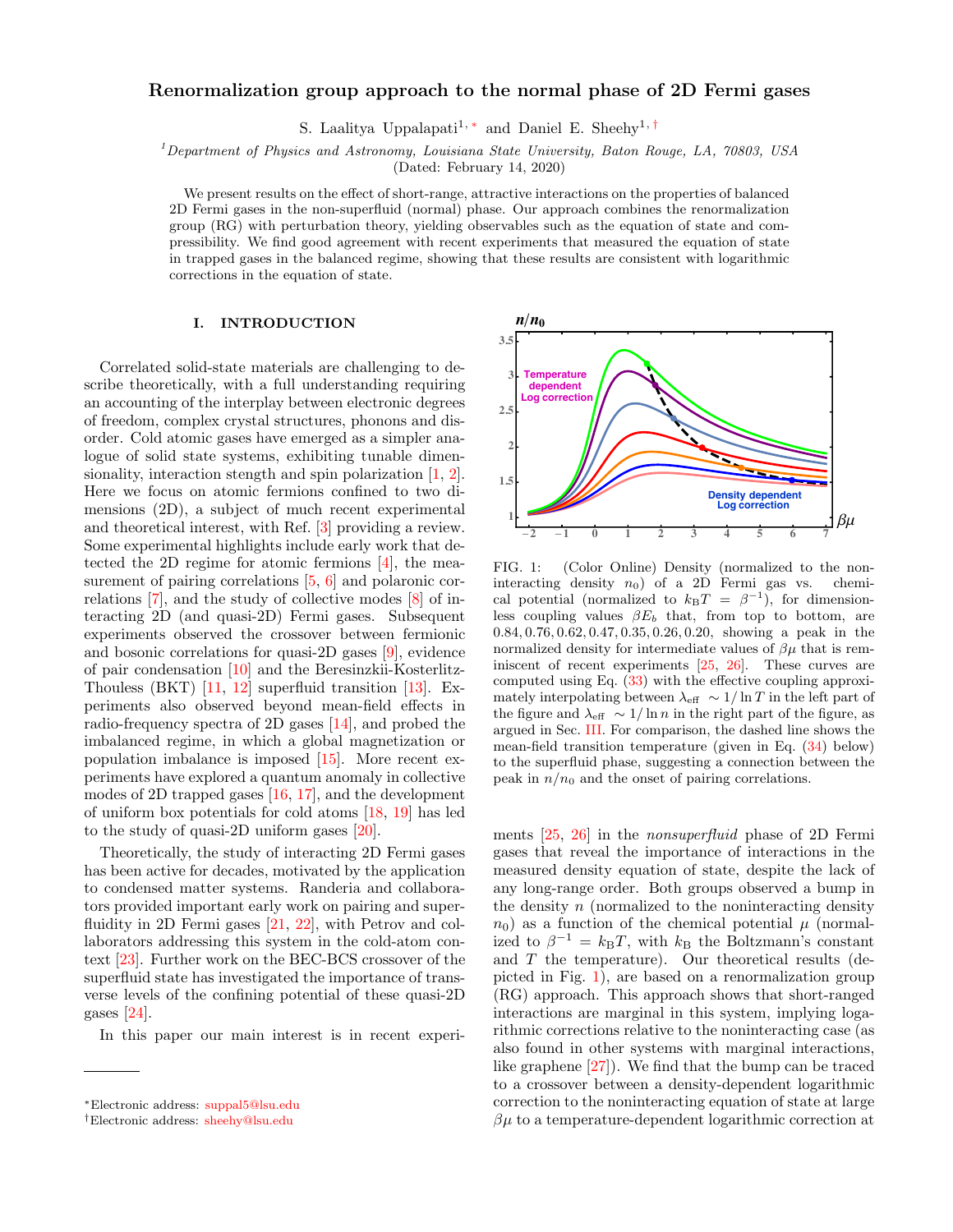small  $\beta\mu$ .

This paper is organized as follows. In Sec. [II,](#page-3-1) we introduce a Hamiltonian for fermions in two spatial dimensions with short-range attractive interactions. In Sec. [III,](#page-3-0) we introduce our RG approach, which involves combining a renormalization group equation for the effective coupling with scaling equations for observables as well as a choice for when to terminate the RG flow. In Sec. [IV,](#page-5-0) we improve our RG calculation by numerically integrating the RG equation. We then compare our results for the density vs. chemical potential to the experimental results of Refs. [\[25,](#page-8-24) [26\]](#page-8-25). In Sec. [V,](#page-7-0) we extend our results to other thermodynamic observables such as the system pressure and compressibility, and in Sec. [VI](#page-8-27) we provide some concluding remarks.

#### <span id="page-3-1"></span>II. HAMILTONIAN

Our starting point is the following Hamiltonian for a balanced gas of 2D fermions of mass  $m$  with short-ranged, attractive interactions with coupling constant  $\lambda$ :

$$
H = \int d^2r \, \psi_{\sigma}^{\dagger}(\mathbf{r}) \left[\frac{\hat{p}^2}{2m} - \mu\right] \psi_{\sigma}(\mathbf{r}) \tag{1}
$$

$$
+ \lambda \int d^2r \, \psi_{\uparrow}^{\dagger}(\mathbf{r}) \psi_{\downarrow}^{\dagger}(\mathbf{r}) \psi_{\downarrow}(\mathbf{r}) \psi_{\uparrow}(\mathbf{r}),
$$

where  $\hat{p} = -i\nabla$  is the momentum operator. (Here and below we take Planck's constant  $\hbar = 1$ , and below we also take the Boltzmann constant  $k_B = 1$ . The field operators  $\psi_{\sigma}(\mathbf{r})$  annhilate a fermion of spin  $\sigma = (\uparrow, \downarrow)$ at spatial position r and satisfy the anticommutation relations  $\{\psi_{\sigma}(\mathbf{r}), \psi_{\sigma'}^{\dagger}(\mathbf{r'})\} = \delta_{\sigma,\sigma'}\delta^{(2)}(\mathbf{r}-\mathbf{r}')$ . This Hamiltonian must be regularized in the ultraviolet (UV) to avoid divergences, which in the Fourier series representation implies that momenta are restricted to  $|\mathbf{p}| < \Lambda$ . The cutoff scale  $\Lambda$  and interaction parameter are related to the two-body binding energy  $\varepsilon_b = \frac{1}{m a_s^2}$  (with  $a_s$  the two-body scattering length) via:

<span id="page-3-5"></span>
$$
\frac{1}{\lambda} = -\sum_{\mathbf{k}} \frac{1}{2\epsilon_k + \epsilon_b},\tag{2}
$$

where  $\epsilon_k = \frac{k^2}{2m}$  is the kinetic energy.

#### <span id="page-3-0"></span>III. RENORMALIZATION GROUP

Our aim is to investigate how interactions impact observables of a 2D interacting Fermi gas in the nonsuperfluid phase, for  $T > T_c$ . To do this, we use the Renormalization Group (RG) framework which allows us to relate efficiently determine the effect of high-momentum degrees of freedom on the low-energy theory. We first introduce the finite-T action  $S = S_0 + S_1$  corresponding to the functional integral representation of the partition

function associated with the Hamiltonian  $H$ . Here,  $S_0$  is the noninteracting part of the action:

$$
S_0 = \frac{1}{\beta} \int_{\mathbf{k} < \Lambda} \frac{d^2 k}{(2\pi)^2} \sum_{\mathbf{k}, \omega} \psi_{\sigma}^{\dagger}(\mathbf{k}, \omega) \left[ -i\omega + \xi_{\mathbf{k}} \right] \psi_{\sigma}(\mathbf{k}, \omega), (3)
$$

where we converted the momentum sum to an integration, with the system area A set to unity. Here,  $\psi_{\sigma}({\bf k}, \omega)$ is the Fourier-transformed Grassmann field with k momentum and  $\omega = \frac{\pi}{\beta}(2n + 1)$  is a fermionic Matsubara frequency and  $\xi_{\mathbf{k}} = \frac{k^2}{2m} - \mu$ . The interaction part of the action,  $S_1$ , is:

<span id="page-3-2"></span>
$$
S_1 = \sum_{P,K,Q} \lambda \psi_{\uparrow}^{\dagger} (P_+) \psi_{\downarrow}^{\dagger} (-P_-) \psi_{\downarrow} (K_+) \psi_{\uparrow} (-K_-), \quad (4)
$$

with  $P = (\mathbf{p}, i\omega)$  a three-vector including Matsubara frequency,  $\sum_P = T \sum_{\omega} \int_{\mathbf{p} \leq \Lambda} \frac{d^2 p}{(2\pi)^2}$ , and  $P_{\pm} = P \pm \frac{1}{2} Q$  (and similarly for  $K_{\pm}$ ).

The RG approach involves performing a partial trace over high-momentum degrees of freedom. To implement the RG, we define a new cutoff

$$
\Lambda' = \Lambda/b,\tag{5}
$$

with renormalization constant b such that  $b > 1$ , write the fermion fields as

$$
\psi_{\sigma}(\mathbf{k},\omega) = \psi_{\sigma}^{<}(\mathbf{k},\omega)\Theta(\Lambda'-k) + \psi_{\sigma}^{>}(\mathbf{k},\omega)\Theta(k-\Lambda'),
$$
 (6)

and then trace (perturbatively in  $\lambda$ ) over the highmomentum fields  $\psi_{\sigma}^{>}(\mathbf{k}, \omega)$  with wavevectors between  $\Lambda'$ and  $\Lambda$ , yielding an action for the low-momentum fields  $\psi_{\sigma}^{\langle\mathbf{K},\omega\rangle}$ . We then define new wavevectors **k**' and new frequencies  $\omega'$  via:

<span id="page-3-3"></span>
$$
\mathbf{k} = b^{-1}\mathbf{k}',\tag{7a}
$$

$$
\omega = Z_T \omega',\tag{7b}
$$

and define renormalized fermion fields  $\psi_{\sigma}$  via

<span id="page-3-6"></span>
$$
\psi_{\sigma}^{<}(b^{-1}\mathbf{k}', Z_{T}\omega') = Z_{\psi}\psi_{\sigma}(\mathbf{k}', \omega'). \tag{8}
$$

with  $Z_T$  and  $Z_{\psi}$  determined by demanding that  $S_0$  have its original form. Indeed, it is easy to see that the noninteracting action is invariant under this RG tranformation if we take  $Z_T = b^{-2}$  and  $Z_{\psi} = b^3$ , and renormalize other energy scales analogously to  $\omega$ , with  $\mu = Z_T \mu'$  and  $T = Z_T T'.$ 

To zeroth order in the coupling  $\lambda$ , which is the treelevel RG,  $S_1$  is also invariant under the RG transformation, reflecting the marginal nature of the interactions. To quadratic order in the coupling, however, we find that the action is modified, with the change in the effective coupling for the low-momentum fields given by

<span id="page-3-4"></span>
$$
\delta \lambda \equiv -\lambda^2 T \sum_{\Omega} \int_{\geq} \frac{d^2 q}{(2\pi)^2} G(\mathbf{q}, \Omega) G(-\mathbf{q}, -\Omega), \quad (9)
$$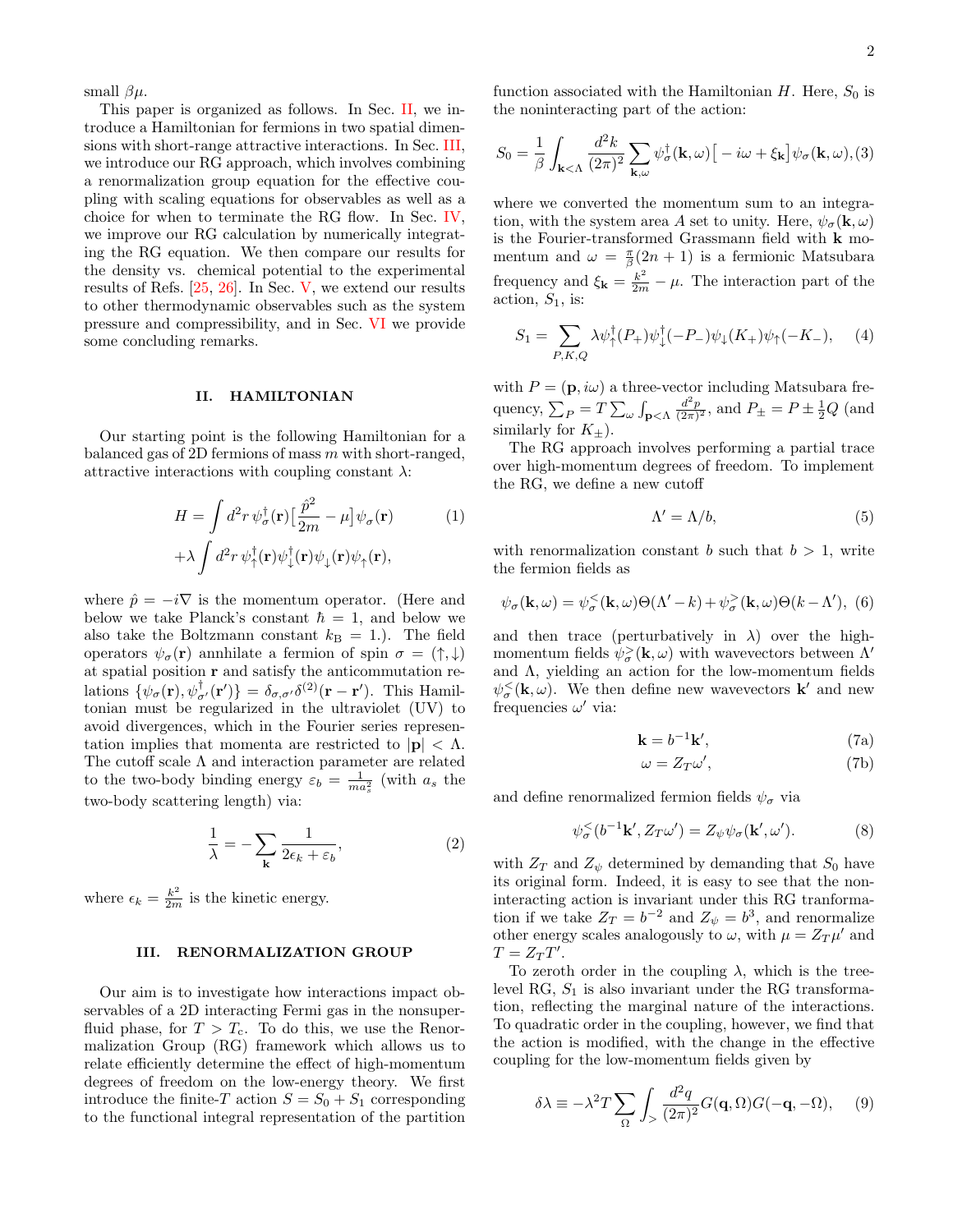with  $G(\mathbf{q},\Omega) = \frac{1}{i\Omega - (\epsilon_q - \mu)}$  the noninteracting Green's function and the **q** integration over momenta  $\Lambda/b < |\mathbf{q}|$ Λ. In the simplest approximation, in which we set external momenta and frequencies to zero and let  $T \to 0$ ,  $\mu \simeq 0$  (assumptions that we shall relax below), this results in the following RG equation:

<span id="page-4-2"></span>
$$
\frac{d\lambda(b)}{d\ln b} = -\frac{m}{2\pi}\lambda(b)^2.
$$
 (10)

Since the bare coupling constant  $\lambda < 0$ , for attractive interactions, this equation describes the progressive increase in the magnitude of the interactions under the RG transformation, as seen by the solution

<span id="page-4-0"></span>
$$
\lambda(b) = \frac{\lambda}{1 + \frac{m}{2\pi}\lambda \ln b}.\tag{11}
$$

showing a slow growth of  $|\lambda(b)|$  with increasing b, as the RG procedure is iterated. Although  $\lambda(b)$  given in Eq. [\(11\)](#page-4-0) diverges at a value of b when the denominator vanishes, in practice we will terminate the RG flow before this occurs.

The next step is to derive scaling relations for physical observables. Of particular interest is the connection between the atom density  $n$  and the system chemical potential  $\mu$ , measured in experiments on trapped 2D gases when the local density approximation (LDA) is invoked. Using the definition  $n = \sum_{\sigma} \psi^{\dagger}(\mathbf{r}) \psi(\mathbf{r})$  for the density, it is straightforward to find that the renormalized density satisfies  $n(b) = b^2 n$ , which is expected since the RG transformation corresponds to a coarse graining in real space. The preceding considerations imply the following relation:

<span id="page-4-1"></span>
$$
\mu(T, n, \lambda) = b^{-2} \mu(T(b), n(b), \lambda(b)), \tag{12}
$$

between the physical chemical potential (on the left side, as a function of the physical temperature, density and coupling) and the chemical potential in the renormalized system (on the right side). A more compact version of this equation is  $\mu = b^{-2} \mu_R$ . We proceed by combining a perturbative calculation of the system chemical potential in the renormalized system with a choice for the renormalization parameter b (the renormalization condition at which we terminate the RG flow). The justification for this is that, since  $T(b)$  and  $n(b)$  grow quadratically under the RG transformation, the renormalized system is in a high temperature and high density regime, justifying a perturbative analysis based on the Hartree-Fock approximation, with the result:

$$
\mu(T, n, \lambda) = T \ln \left[ e^{\frac{\pi n}{mT}} - 1 \right] + \frac{1}{2} \lambda n. \tag{13}
$$

We thus use this formula for the right side of Eq.  $(12)$ , by plugging in  $T(b)$ ,  $n(b)$ , and  $\lambda(b)$ . Our renormalization condition, or choice for b, is dictated by the fact that our approach breaks down when  $T(b)$  or  $n(b)$  become too large, reaching the UV scale (determined by  $\Lambda$ ) such that the approximations leading to Eq.  $(10)$  no longer

hold. Since  $T(b)$  and  $n(b)$  scale identically under the RG transformation, the dimensionless ratio

<span id="page-4-5"></span>
$$
\bar{n} \equiv \frac{\pi n}{mT} \tag{14}
$$

is independent of the RG transformation, and we have different behavior depending on whether  $\bar{n} > 1$  or  $\bar{n} < 1$ .

We start with the regime of  $\bar{n} \gg 1$ , which we call the density-dominated regime. In this regime, we take the renormalization condition  $n(b^*) = \Lambda^2/(2\pi)$  by when the renormalized density reaches the density scale controlled by the cutoff (note that, since we took  $\hbar \rightarrow 1$ , the cutoff  $\Lambda$  has units of inverse length). This yields an effective coupling in the renormalized system given by  $\lambda_{\text{eff}} \equiv \lambda(b^*) = -\frac{2\pi}{m} \frac{1}{\ln \sqrt{2\pi n a_s^2}}$ . With this renormalization condition, our result for the chemical potential is:

<span id="page-4-3"></span>
$$
\mu = T \ln \left[ e^{\frac{\pi n}{mT}} - 1 \right] + \frac{1}{2} \lambda_{\text{eff}} n, \tag{15}
$$

$$
= T \ln \left[ e^{\frac{\pi n}{mT}} - 1 \right] - \frac{\pi n}{m} \frac{1}{\ln \sqrt{2\pi n a_s^2}}, \qquad (16)
$$

where in the second line we plugged in the our result for the effective renormalized coupling that holds in the regime  $\bar{n} \gg 1$ . Thus, we find that  $\mu$  in the highdensity regime is given, approximately, by its noninteracting value (the first term on the right side of Eq.  $(16)$ ) with a correction going as  $\sim 1/\ln n$ , consistent with the results of Bloom [\[28\]](#page-8-28), who analyzed the zero-temperature 2D Fermi gas within a diagrammatic approach.



<span id="page-4-4"></span>FIG. 2: (Color Online) Density (normalized to the noninteracting density) vs. chemical potential (normalized to  $k_{\rm B}T = \beta^{-1}$ ) within the simplified RG scheme in Eq. [\(18\)](#page-5-1) (dashed) and via integration of the RG equation in Eq. [\(33\)](#page-6-0) (solid). The coupling values for each are  $\beta E_b = 0.47$  (top, red)  $\beta E_b = 0.26$  (middle, blue), and  $\beta E_b = 0.06$  (bottom, green). While the two sets of curves agree qualitatively, exhibiting a "bump" as a function of normalized chemical potential, they are quantitatively different.

In the preceding, the fact that the logarithmic term in Eq. [\(16\)](#page-4-3) depended on density was traced to the fact that we assumed  $\bar{n} \gg 1$ , so that  $n(b)$  reaches the UV scale first, defining the renormalization condition. In the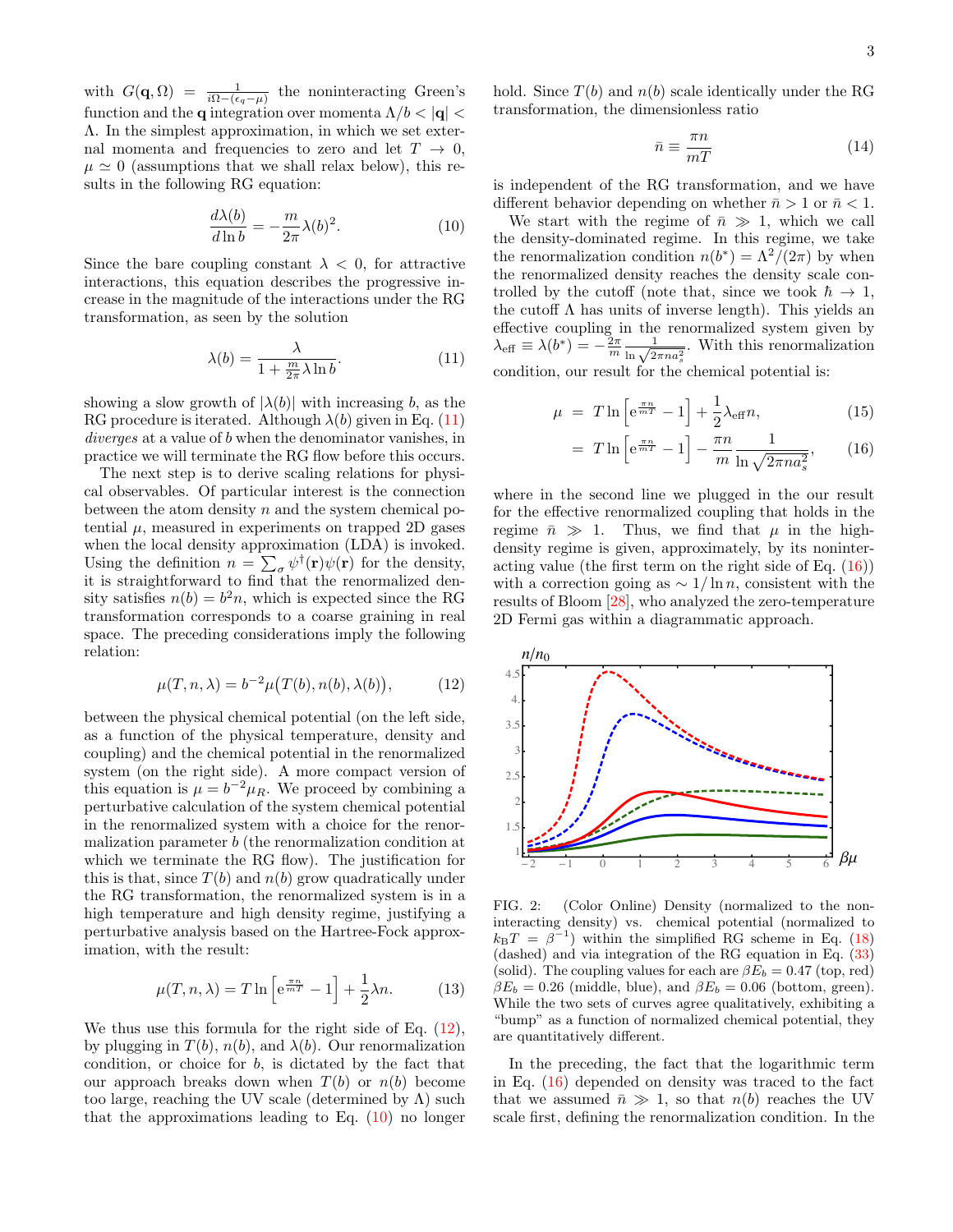opposite regime of  $\bar{n} \ll 1$ , the temperature-dominated regime, we instead choose  $T(b^*) = \frac{\Lambda^2}{2m}$ , defined by when the renormalized temperature reaches the typical kinetic energy scale determined by the cutoff. This gives, for the renormalized coupling,  $\lambda_{\text{eff}} = -\frac{2\pi}{m} \frac{1}{\ln \sqrt{2mTa_s^2}}$ . Once again, we combine this with the perturbative result for the chemical potential, so that Eq. [\(15\)](#page-4-3) holds but with the interaction correction  $\sim 1/\ln T$ :

$$
\mu \simeq T \ln \left[ e^{\frac{\pi n}{mT}} - 1 \right] - \frac{\pi n}{m} \frac{1}{\ln \sqrt{2mT a_s^2}},\tag{17}
$$

with the only difference being the argument of the logarithmic correction. These RG results suggest that the bump in the normalized density vs. chemical potential observed in [\[25,](#page-8-24) [26\]](#page-8-25) comprises a crossover between the density-dominated and temperature-dominated regimes, resulting in a crossover between a density dependent logarithmic correction at  $\bar{n} \gg 1$  to a temperature-dependent logarithmic correction at  $\bar{n} \ll 1$ . To illustrate this, in the dashed lines of Fig. [2](#page-4-4) we plot the density  $n$  normalized to the noninteracting density  $n_0$ , obtained by nu-merically solving Eq. [\(15\)](#page-4-3) with effective coupling  $\lambda_{\text{eff}} =$ mericany solving Eq. (15) with enective coupling  $\lambda_{\text{eff}} = -\frac{2\pi}{m} \frac{1}{\ln \sqrt{2mTa_s^2f(\bar{n})}}$  where  $f(\bar{n}) = \sqrt{\bar{n}^2 + 1}$  an approximate function that interpolates between these two limiting cases. This leads to (recall  $\bar{n}$  is defined in Eq. [\(14\)](#page-4-5)):

<span id="page-5-1"></span>
$$
\beta \mu = \ln \left[ e^{\bar{n}} - 1 \right] - \frac{\bar{n}}{\ln \sqrt{2mT a_s^2 f(\bar{n})}},\tag{18}
$$

which we plot as dashed lines in Fig. [2](#page-4-4) for various values of the coupling strength. Remarkably, this simple formula indeed qualitatively reproduces the "bump" behavior seen in experiments.

Since our chosen interpolation function appears in the argument of the logarithm in Eq. [\(18\)](#page-5-1), its precise form is expected to be relatively unimportant as long as it correctly matches to these limits. Nonetheless, our interpolation between these limits is ad-hoc, and in the next section we seek a more rigorous way to compute interaction effects in 2D Fermi gases using the RG approach.

#### <span id="page-5-0"></span>IV. INTEGRATING THE RG EQUATION

Our scheme to terminate the RG flow is only valid in the regimes of  $\bar{n} \gg 1$  or  $\bar{n} \ll 1$  where there is a well defined procedure to define the renormalization condition. Although our ad-hoc interpolation between these regimes is qualitatively valid, correctly yielding the bump in the equation of state, it is not accurate enough to attempt a direct comparison with experimental data. Our next task is to improve our scheme by integrating the full RG equation with the aim of comparing to experiments.

To do this, we need to relax the assumptions leading to the approximate RG relation Eq.  $(10)$ . We begin by generalizing our effective action to allow for a frequency and

momentum dependence to the coupling  $\lambda$ , which amounts to replacing  $\lambda \to \lambda(q,\Omega) = \lambda(Q)$  in Eq. [\(4\)](#page-3-2):

$$
S_1 = \sum_{P,K,Q} \lambda(Q)\psi_{\uparrow}^{\dagger}(P_+)\psi_{\downarrow}^{\dagger}(-P_-)\psi_{\downarrow}(K_+)\psi_{\uparrow}(-K_-). \tag{19}
$$

The reason for doing this is as follows: Although the bare coupling is Q-independent, we shall see that such a dependence is generated by the RG flow. Here, we have assumed that the coupling only depends on the magnitude (not the direction) of the momentum  $(q)$ .

To derive the RG equation, we start with the tree-level case. In this case, the rescaling steps in Eq. [\(7\)](#page-3-3) imply that the new coupling is

<span id="page-5-3"></span>
$$
\lambda_{\text{new}}(q,\Omega) = \lambda(b^{-1}q, b^{-2}\Omega) \tag{20}
$$

$$
= \lambda(q,\Omega) - q \frac{\partial \lambda}{\partial q} d\ln b - 2\Omega \frac{\partial \lambda}{\partial \Omega} d\ln b.(21)
$$

with the second line applying in the case of an infinitesimal RG transformation, obtained by taking  $b^{-1} \simeq$ 1−d ln b and Taylor expanding to leading order. Next, we include the quadratic order perturbative RG correction, that is analogous to Eq. [\(9\)](#page-3-4) but with the momentum and frequency-dependent coupling. This leads to a differential equation for the running effective coupling:

<span id="page-5-2"></span>
$$
\frac{d\lambda(q,\Omega,b)}{d\ln b} = -q\frac{\partial\lambda}{\partial q} - 2\Omega\frac{\partial\lambda}{\partial \Omega} - f(q,\Omega)\lambda^2,\tag{22}
$$

$$
f(q,\Omega) \equiv g\epsilon_{\Lambda} \int \frac{d\theta}{2\pi} \frac{1}{2(\epsilon_{\Lambda} - \mu_R + \frac{q^2}{8m}) - i\Omega} \qquad (23)
$$

$$
\times \sum_{\alpha = \pm 1} \tanh \left[ \frac{\epsilon_{\Lambda} - \mu_R + \frac{q^2}{8m} + \alpha \frac{1}{\sqrt{2m}} q \sqrt{\epsilon_{\Lambda}} \cos \theta}{2T_R} \right].
$$

where  $g = \frac{m}{2\pi}$  is the density of states,  $\epsilon_{\Lambda} = \Lambda^2/2m$ is a cutoff-dependent energy scale, and  $\mu_R = \mu b^2$  and  $T_R = Tb^2$  are the running (renormalized) chemical potential and temperature. Note that on the right side of Eq.  $(22)$  we suppressed the arguments of the coupling, which are the same as on the left side. To solve this equation for the scale-dependent coupling  $\lambda(q, \Omega, b)$ , we note that, at tree-level, the RG procedure amounts to a rescaling of momenta and frequencies, as seen in Eq. [\(20\)](#page-5-3). This motivates the ansatz  $\lambda(q, \Omega, b) = \lambda_0(b^{-1}q, b^{-2}\Omega, b)$ . Plugging this into Eq. [\(22\)](#page-5-2), we find that  $\lambda_0(q, \Omega, b)$  satisfies the simpler differential equation

<span id="page-5-4"></span>
$$
\frac{\partial \lambda_0(q,\Omega,b)}{\partial \ln b} = -f(bq,b^2\Omega)\big(\lambda_0(q,\Omega,b)\big)^2,\tag{24}
$$

which we need to solve, subject to the initial condition  $\lambda_0(q,\Omega,1) = \lambda$  (the momentum independent bare coupling). The latter satisfies:

<span id="page-5-5"></span>
$$
\frac{1}{\lambda} = -g \int_0^{\epsilon_{\Lambda}} dx \frac{1}{2x + \varepsilon_b},
$$
\n(25)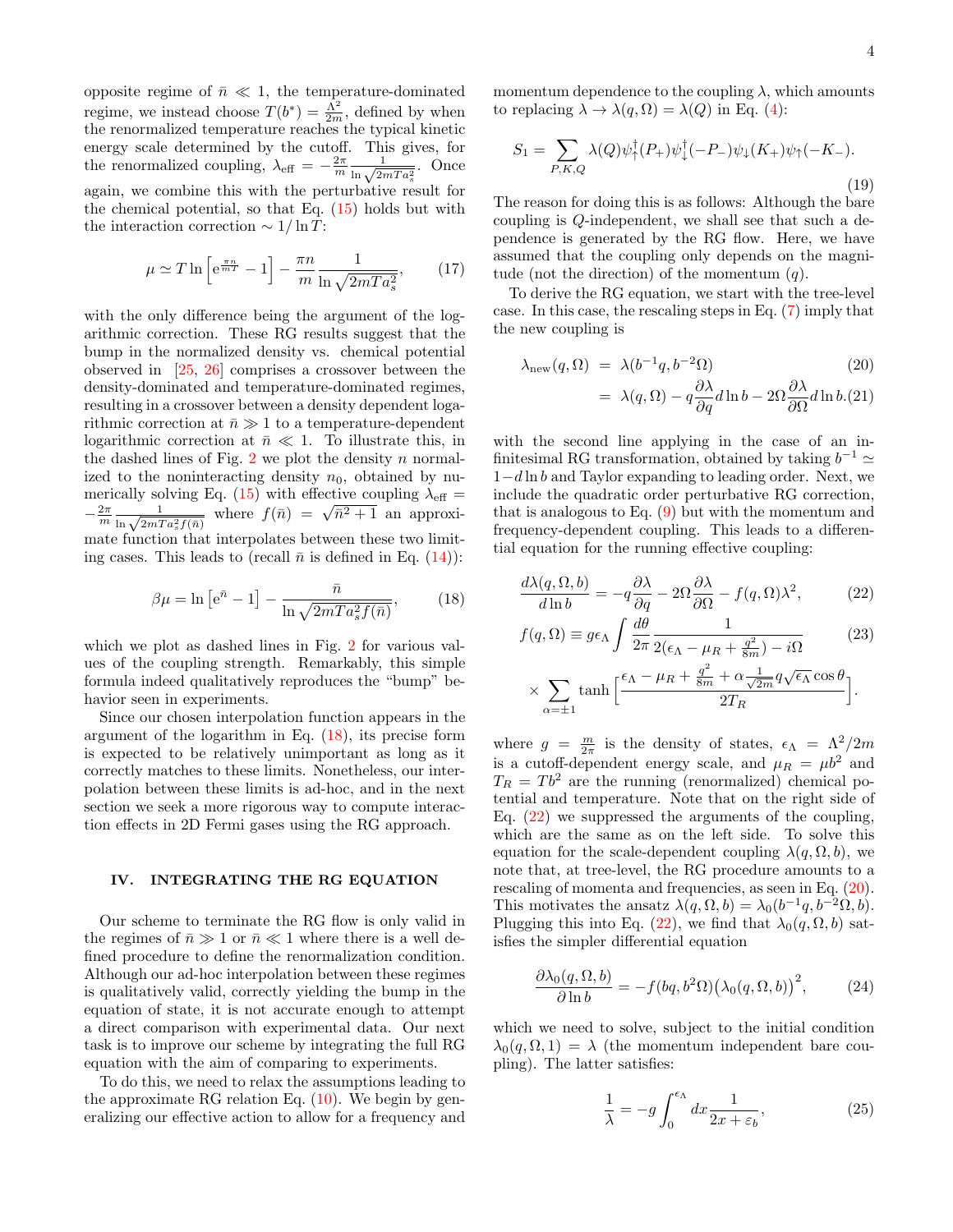which is equivalent to Eq.  $(2)$ . The solution to Eq.  $(24)$ is:

$$
\frac{1}{\lambda_0(q,\Omega,b)} - \frac{1}{\lambda} = \int_1^b \frac{db_1}{b_1} f(b_1q, b_1^2 \Omega). \tag{26}
$$

Upon changing variables in the integration to  $x = \epsilon_{\Lambda}/b_1^2$ , plugging in Eq. [\(25\)](#page-5-5) and approximating  $b \to \infty$  in the final expression, we obtain (after also setting the frequency  $\Omega \rightarrow 0$ :

<span id="page-6-2"></span>
$$
\frac{1}{\lambda_0(q,0)}
$$
\n
$$
= \int_0^{2\pi} \frac{d\theta}{2\pi} \int_0^{\infty} d\epsilon \left[ \frac{1 - \eta_f(\chi_+) - \eta_f(\chi_-)}{\chi_+ + \chi_-} - \frac{1}{2\epsilon + \epsilon_b} \right]
$$
\n(27)

where  $\chi_{\pm} = \epsilon + q^2/(8m) - \mu \pm q \sqrt{\frac{\epsilon}{2m}} \cos \theta$  and  $\eta_f(x) =$  $1/(1+e^{x/T})$  is the Fermi distribution function. Here, we defined  $\lambda_0(q, 0) \equiv \lim_{b \to \infty} \lambda_0(q, 0, b)$ .

The next step is to compute the single-particle Green's function  $G_{\sigma}(\mathbf{k}, \omega)$  for our system (for spin  $\sigma$ ), given by the average  $-\langle \psi_{\sigma}({\bf k},\omega)\psi_{\sigma}^{\dagger}({\bf k}',\omega')\rangle = \delta^{(2)}({\bf k} \mathbf{k}'$ ) $\beta \delta_{\omega,\omega'} G_{\sigma}(\mathbf{k},\omega)$ . To do this, we use the scaling relation (following from Eq.  $(8)$ ):

<span id="page-6-5"></span>
$$
G_{\sigma}(\mathbf{k}, \omega) = b^2 G_{\sigma, R}(b\mathbf{k}, b^2 \omega), \qquad (28)
$$

where the Green's function of the renormalized system on the right side of this formula should be computed using the momentum and frequency dependent effective coupling  $\lambda(q,\Omega,b) = \lambda_0(b^{-1}q, b^{-2}\Omega, b)$  with  $\lambda_0(q,\Omega,b)$  given (at large b) in Eq.  $(27)$ . Within standard perturbation theory, the Green's function of the renormalized system satisfies

<span id="page-6-4"></span>
$$
G_{\sigma,R}(\mathbf{k},\omega) = \frac{1}{i\omega - \xi_{\mathbf{k}} - \Sigma_{\sigma}(\mathbf{k},\omega)},
$$
 (29)

with the self energy

<span id="page-6-3"></span>
$$
\Sigma_{\sigma}(\mathbf{k}, \omega) = T \sum_{\omega'} \int \frac{d^2 k'}{(2\pi)^2} \lambda(|\mathbf{k} + \mathbf{k}'|, \omega + \omega', b) G_{\bar{\sigma}R}(\mathbf{k}', \omega'),
$$
  
 
$$
\simeq \lambda(k, 0, b) n_{R, \bar{\sigma}},
$$
 (30)

where  $\bar{\sigma}$  is the opposite spin to  $\sigma$ . In the second line we neglected the frequency dependence of the renormalized coupling and approximated  $\lambda(|\mathbf{k} + \mathbf{k}'|, 0, b) \simeq \lambda(k, 0, b),$ which holds if the coupling is only weakly momentum dependent. Within these approximations, the frequency and momentum sum in Eq.  $(30)$  simply give the density of spin- $\bar{\sigma}$  fermions (equal to one-half the total fermion density). Now, combining this with Eqs. [\(29\)](#page-6-4) and Eq. [\(28\)](#page-6-5), we finally arrive at:

<span id="page-6-6"></span>
$$
G_{\sigma}(\mathbf{k},\omega) = \frac{1}{i\omega - \xi_{\mathbf{k}} - \frac{1}{2}n\lambda_0(k,0)},
$$
(31)

This single-particle Green's function describes interacting fermions with an effective momentum-dependent

chemical potential given by  $\mu - \frac{1}{2}n\lambda_0(k,0)$  with the Fermi surface located at momentum  $\bar{k}_{\text{F}}$  satisfying

$$
0 = \frac{k_{\rm F}^2}{2m} - \mu + \frac{1}{2}n\lambda_0(k_{\rm F}, 0). \tag{32}
$$

According to Luttinger's theorem [\[30\]](#page-8-29), the fermion density at low temperatures is governed by the volume in momentum space of this Fermi surface via  $n = \frac{k_{\rm F}^2}{2\pi}$  (as in the noninteracting case). We therefore argue that it is approximately valid to replace  $\lambda_0(k, 0) \rightarrow \lambda_0(k_F, 0)$  in Eq. [\(31\)](#page-6-6) for the purposes of calculating the total density, which leads to:

<span id="page-6-0"></span>
$$
n = \frac{m}{\pi} \ln \left[ e^{(\mu - \frac{1}{2}n\lambda_{\text{eff}})/T} + 1 \right],\tag{33}
$$

where we defined the effective coupling at the Fermi level  $\lambda_{\text{eff}} \equiv \lambda_0(k_{\rm F}, 0).$ 

To obtain the density vs. chemical potential within this theory, we numerically evaluate the wavevector  $(q)$ dependent coupling Eq.  $(27)$ . Equation  $(33)$  requires this for  $q \rightarrow k_{\text{F}}$ . This yields an implicit equation for the density, n (since  $k_F$  is also n dependent) that we solve numerically. In Fig. [1](#page-2-2) we plot the resulting density, normalized to the noninteracting density, as a function of  $\beta\mu$ for various interaction strengths.

In Fig. [2,](#page-4-4) we compare these results (shown as solid curves) with the results of our ad-hoc interpolation scheme from Sec. [III](#page-3-0) (shown as dashed curves). We argue that the qualitative agreement between the two sets of curves implies the overall validity of the basic picture of the bump as a crossover between temperaturedependent log correction in the temperature-dominated regime and a density-dependent log correction in the density-dominated regime. Within this picture, the location of the peak is naturally at intermediate density. This is consistent with the interpretation of Fenech et al, who attribute the peak location at intermediate densities to the fact that two-body interactions are strongest when the typical momentum of scattering atoms (given by  $k_F = \sqrt{2\pi n}$  is on the order of the 2D scattering length [\[25\]](#page-8-24).

At sufficiently low temperatures (at fixed density), or at sufficiently high density (at fixed temperature) a 2D attractive Fermi gas is expected to enter a paired superfluid (i.e., superconducting) state, albeit with only quasi long-range order within the Beresinskii-Kosterlitz-Thouless  $(BKT)$  picture  $[11, 12]$  $[11, 12]$  $[11, 12]$ . In Fig. [1](#page-2-2) we also included, as a dashed line, the mean-field transition temperature (not the BKT transition temperature) on the same plot, which satisfies

<span id="page-6-1"></span>
$$
0 = \int_0^\infty d\epsilon \left( \frac{\tanh\frac{1}{2}\beta(\epsilon - \mu)}{2(\epsilon - \mu)} - \frac{1}{2\epsilon + \epsilon_b} \right). \tag{34}
$$

Within mean-field theory, pairing correlations are expected to become strong to the right of this curve, and it is interesting to note that the peak in  $n/n_0$  for the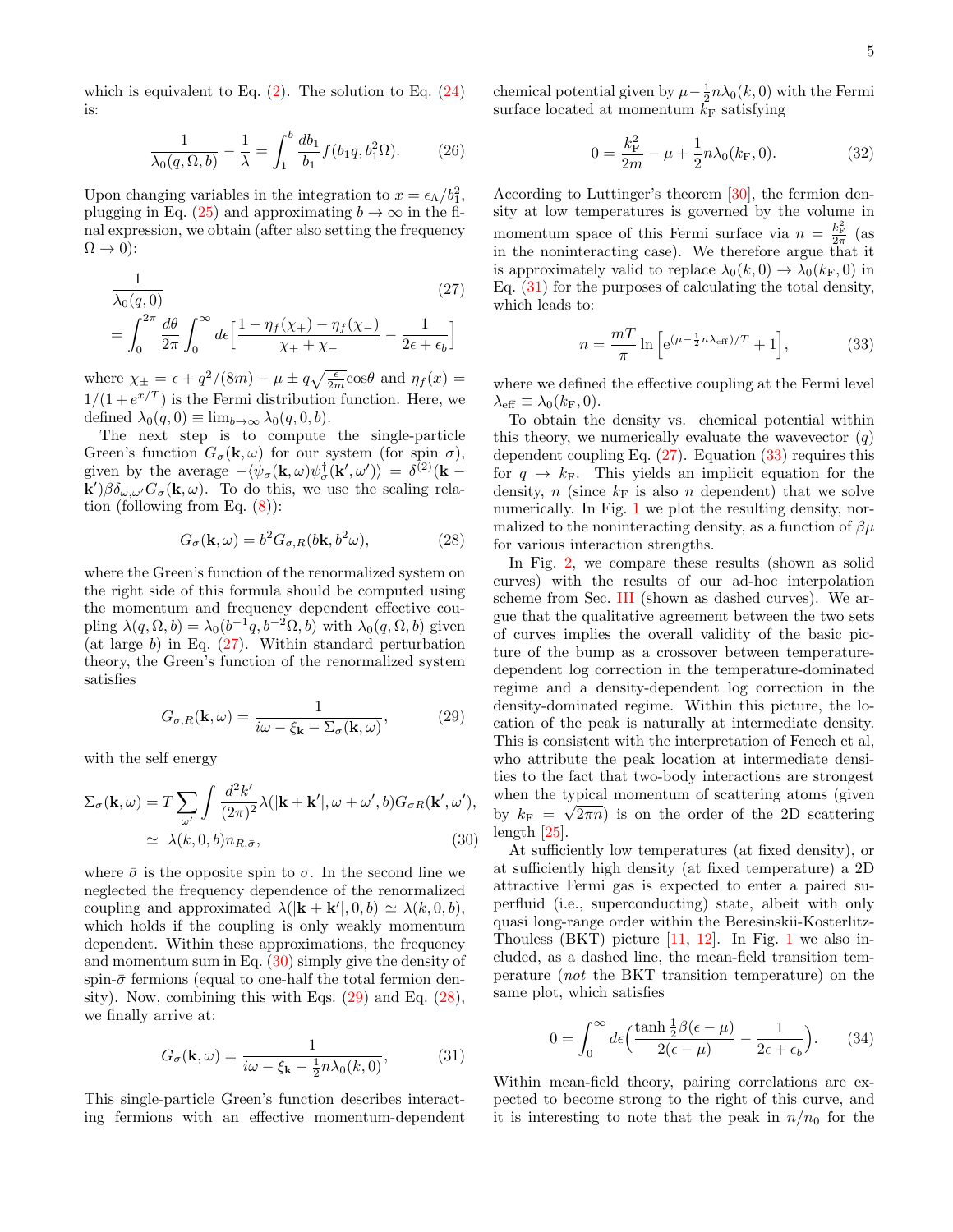various curves approximately coincides with the meanfield transition. Physically, this indicates that interaction effects are strongest for temperatures just above the mean-field transition temperature, although we must again note that the true BKT transition temperature at which superfluidity is formed would occur at even lower temperatures, further to the right in Fig. [1.](#page-2-2)

We conclude this section by comparing our theory to the experiments of Refs. [\[25,](#page-8-24) [26\]](#page-8-25), each of which extracted the density vs. chemical potential for a uniform 2D gas using the LDA on a trapped 2D Fermi gas. The top panel of Fig. [3](#page-7-1) shows our comparison to the Vale group data [\[25\]](#page-8-24) for coupling values  $\beta E_b = 0.47$  (top, red)  $\beta E_b = 0.26$ (middle, blue), and  $\beta E_b = 0.06$  (bottom, green). The theory agrees reasonably well with this data, with the main difference being that the theory curves seem be shifted (along the  $\beta\mu$  axis) relative to the experimental data. In the bottom panel of Fig. [3,](#page-7-1) we compare to the results of the Jochim group [\[26\]](#page-8-25), whose experiments are, typically, at larger values of the dimensionless coupling. While some agreement holds for the bottom curves at  $\beta E_b = 0.5$ , the upper curves, at the stronger coupling value of  $\beta E_b = 1.2$ , do not show agreement. This indicates that the validity of our theory is restricted to smaller values of the dimensionless coupling, which is sensible since it is based on a perturbative RG calculation.



<span id="page-7-1"></span>FIG. 3: (Color Online) The top panel shows the comparison of Eq. [\(33\)](#page-6-0) (solid curves) with the data of Fenech et al [\[25\]](#page-8-24) (points) for coupling values the same as in Fig. [2.](#page-4-4) The bottom panel compares Eq. [\(33\)](#page-6-0) (solid curves) with the data of Boettcher et al [\[26\]](#page-8-25), with the top (orange) plots being  $\beta E_b = 1.2$  and the bottom (purple) plots being  $\beta E_b = 0.5$ .

#### <span id="page-7-0"></span>V. OTHER OBSERVABLES

Having presented our theoretical results for the density vs. chemical potential for a balanced 2D gas in the normal phase, in this section we turn to other thermodynamic observables. As discussed in Ref. [\[25\]](#page-8-24), these can be extracted using the Gibbs-Duhem relation  $N d\mu =$  $-SdT + AdP$  with S the entropy, A the system area, P the pressure, and  $N$  the total particle number. Applying these relations at constant  $T$  allows us to relate the density  $n = N/A$  to observables like p and the isothermal compressibility  $\kappa = -\frac{\partial n^{-1}}{\partial \mu}$ :

$$
P\lambda_T^4 = 2\pi \int_{-\infty}^{\beta\mu} n(\beta\mu')\lambda_T^2 d(\beta\mu'), \tag{35}
$$

$$
\kappa = \frac{\lambda_T^4}{2\pi} \frac{1}{(n(\beta\mu)\lambda_T^2)^2} \frac{d(n(\beta\mu)\lambda_T^2)}{d(\beta\mu)},
$$
(36)

where we introduced  $\lambda_T = \sqrt{2\pi/(mT)}$ , the thermal de Broglie wavelength, to write all quantities in dimensionless forms. In Fig. [4,](#page-7-2) we plot our results for the compressibility vs. pressure for three values of the dimensionless interaction, each normalized to their noninteracting counterparts, an observable that is expected to show signatures of the phase transition into the superfluid state [\[29\]](#page-8-30)

$$
\kappa_0 = \frac{1}{\lambda_T^2} \frac{e^{\beta \mu}}{e^{\beta \mu} + 1},\tag{37}
$$

$$
P_0 = -\frac{2}{\beta \lambda_T^2} \text{Li}_2(-e^{\beta \mu} + 1), \tag{38}
$$

with  $\text{Li}_n(z)$  being the polylogarithm function. Although we have not attempted a detailed comparison, the be-havior of Fig [4](#page-7-2) is qualitatively consistent with the data of Ref. [\[25\]](#page-8-24).



<span id="page-7-2"></span>FIG. 4: (Color Online) Normalized isothermal compressibility is plotted as a function of normalized pressure for interaction strengths characterized by  $\beta \epsilon_b = 0.06, 0.26, 0.47$  from bottom to top starting from the left (green, blue and red dashed lines, respectively).